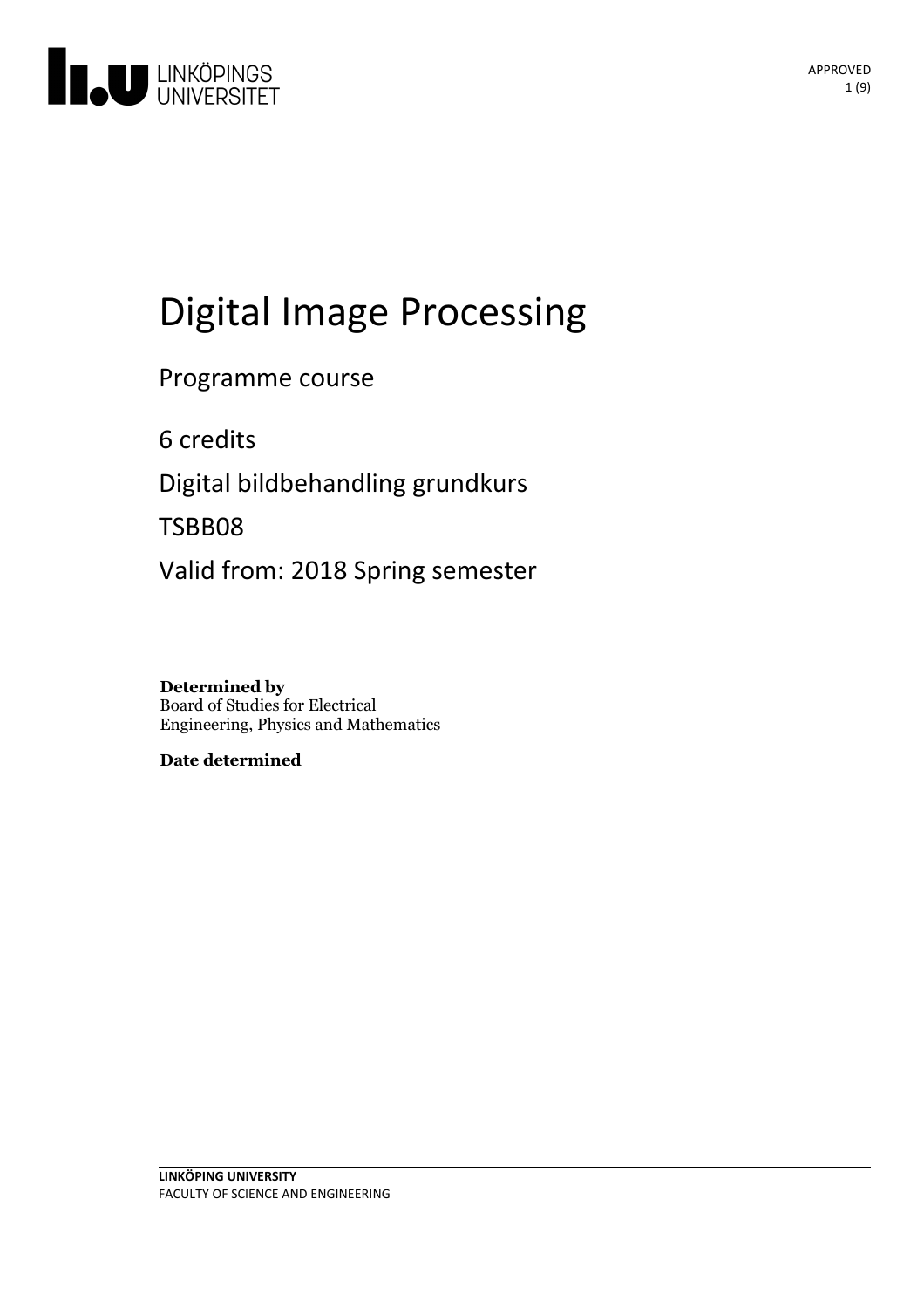## Main field of study

Computer Science and Engineering, Electrical Engineering

Course level

Second cycle

### Advancement level

A1X

### Course offered for

- Biomedical Engineering, Master's Programme
- Computer Science and Engineering, M Sc in Engineering
- Industrial Engineering and Management International, M Sc in Engineering
- Industrial Engineering and Management, M Sc in Engineering
- Information Technology, M Sc in Engineering
- Computer Science and Software Engineering, M Sc in Engineering
- Applied Physics and Electrical Engineering International, M Sc in Engineering
- Applied Physics and Electrical Engineering, M Sc in Engineering
- Biomedical Engineering, M Sc in Engineering

### Entry requirements

Note: Admission requirements for non-programme students usually also include admission requirements for the programme and threshold requirements for progression within the programme, or corresponding.

**Prerequisites**<br>1-D signal processing: deterministic signals, linear systems, convolution, continuous and discrete Fourier transform sampling and reconstruction, the sampling theorem, basic filters (low-pass, high-pass, and band-pass). Linear algebra: vector, matrix, determinant, scalar product, bases, the least square method. One- and multidimensional calculus. Programming in one of the following languages: C, C++, Java, Ada or Matlab.

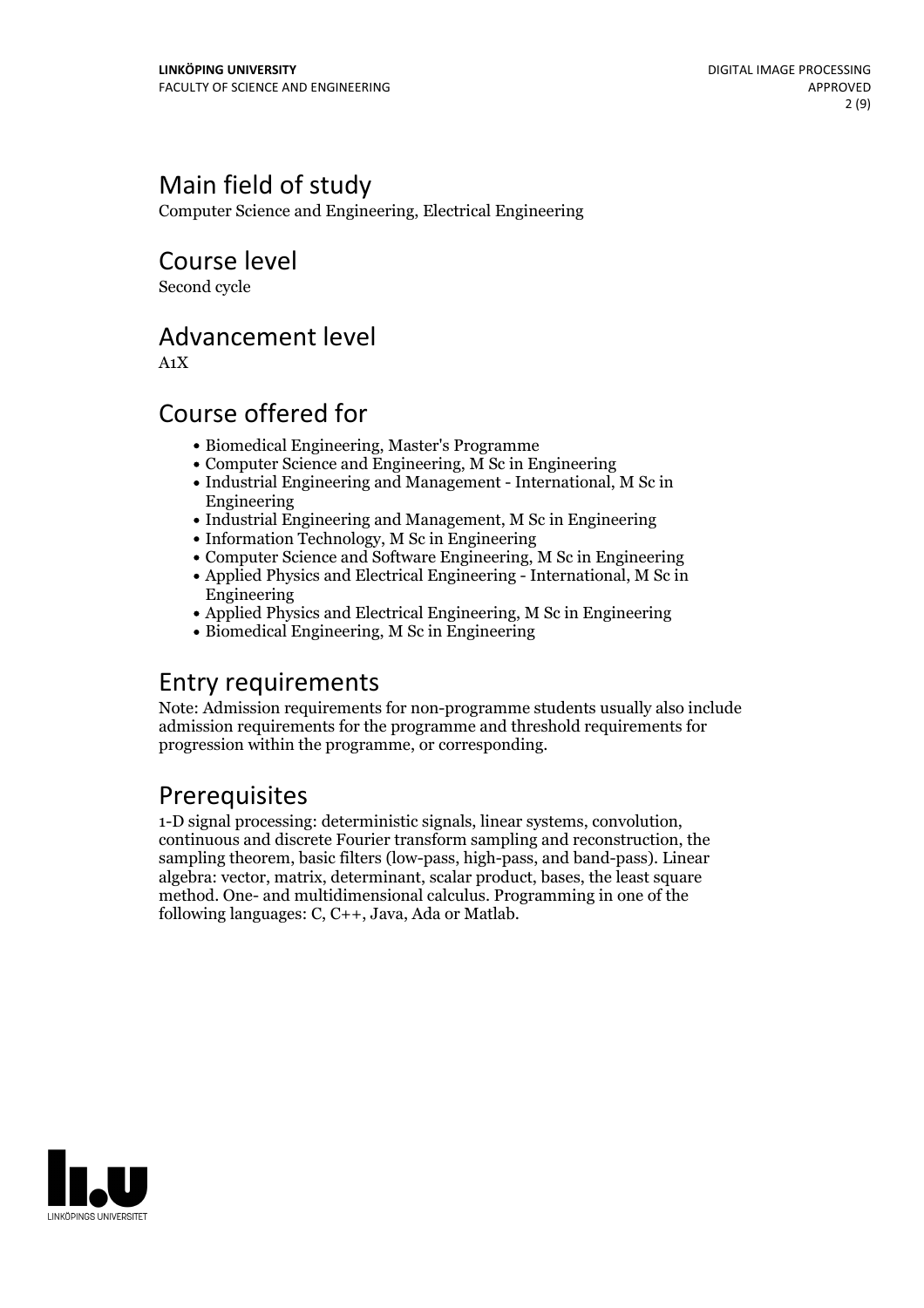### Intended learning outcomes

The course aims to provide basic knowledge in 2D signal processing and a systematic description about the classical methods and tools for digital image processing. This means that a student which has taken this course is expected to be able to:

- Describe basics regarding the generalization from 1-D to 2-D signal processing: Continuous and discrete Fourier transform with accompanying theorems, sampling and reconstruction, convolution, re-sampling and
- $\bullet$  Interpret the result of a 2-D Fourier transform of an image, such as what is a spatial frequency and be acquainted with the most common convolution kernels and describe their appearance in the spatial and Fourier domain, respectively.<br>• Describe most of the classical image processing methods in the course content. see below.
- 
- Solve simple image processing problems using Matlab.

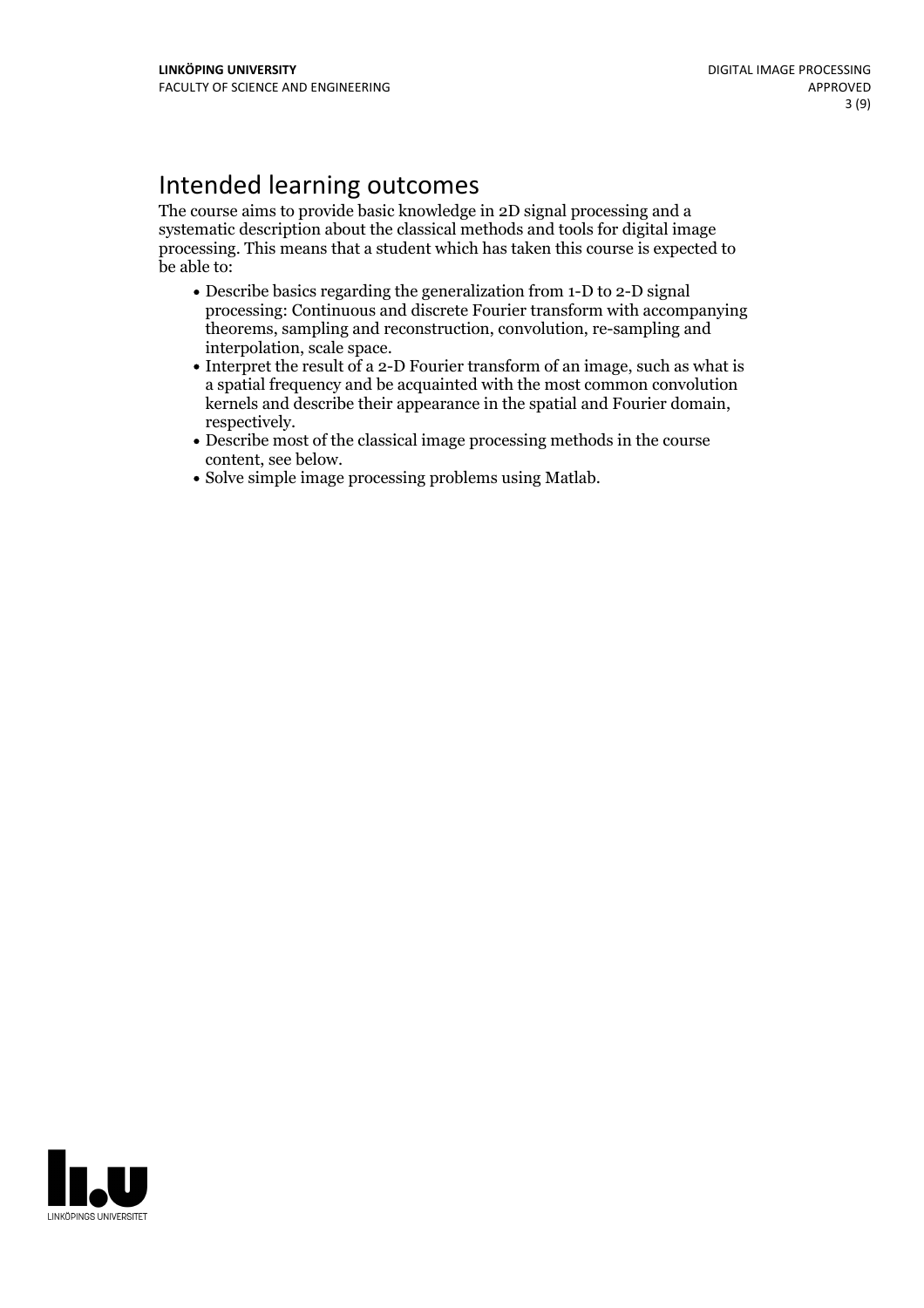### Course content

The lectures:

- Concepts and definitions. From 1-D to 2-D Fourier transform. Continuous Convolution and filtering, translation, scaling, derivative, rotation, and other linear operations on digital images. Convolution kernels in the spatial and Fourier domain, low-pass, derivative
- 
- 
- 
- (sobel).<br>
 Resampling and interpolation. Scale space.<br>
 Color models. Color transformations. Color segmentation.<br>
 Segmentation: Regional growing, watersheds, labeling. Operations on<br>
histogram. Thresholding: automatic.
- histogram. Thresholding: automatic, local and with hysteres. Binary image processing: Morphological operations, distance transform, connectivity preserving operations, feature extraction, chain code, polygon
- approximation and Fourier descriptors. Matched filters and pattern recognition. Edge detection with Sobel and Canny. Hough transform. Line detection. Corner detection. The structure
- 
- tensor.<br>• Image restoration: Inverse filtering, wiener filtering.<br>• Non-linear filters: Homomorphic filtering, median filter, max- and minfilter, etc.

The computer exercises:

- 1) Operations on gray scale images. Linear filters in the spatial and Fourier
- 
- domain.<br>
 2) Resampling and interpolation.<br>
 3) Operations on binary images. Histogram and color tables.<br>
 4) Automatic thresholding and simple OCR (Optical Character
- 
- 
- 
- Recognition).<br>
 5) Segmentation of cells in microscopy images.<br>
 6) Automatic counting of blood cells.<br>
 7) Image restoration. Edge detection with Hough transform and Canny.<br>
Non-linear filters.

### Teaching and working methods

The course consists of lectures, lessons and laboratory assignments based on Matlab.

### Examination

| TEN <sub>1</sub> | Written Examination | 4 credits | U, 3, 4, 5 |
|------------------|---------------------|-----------|------------|
| LAB <sub>2</sub> | Laboratory Work     | 2 credits | U.G        |

### Grades

Four-grade scale, LiU, U, 3, 4, 5

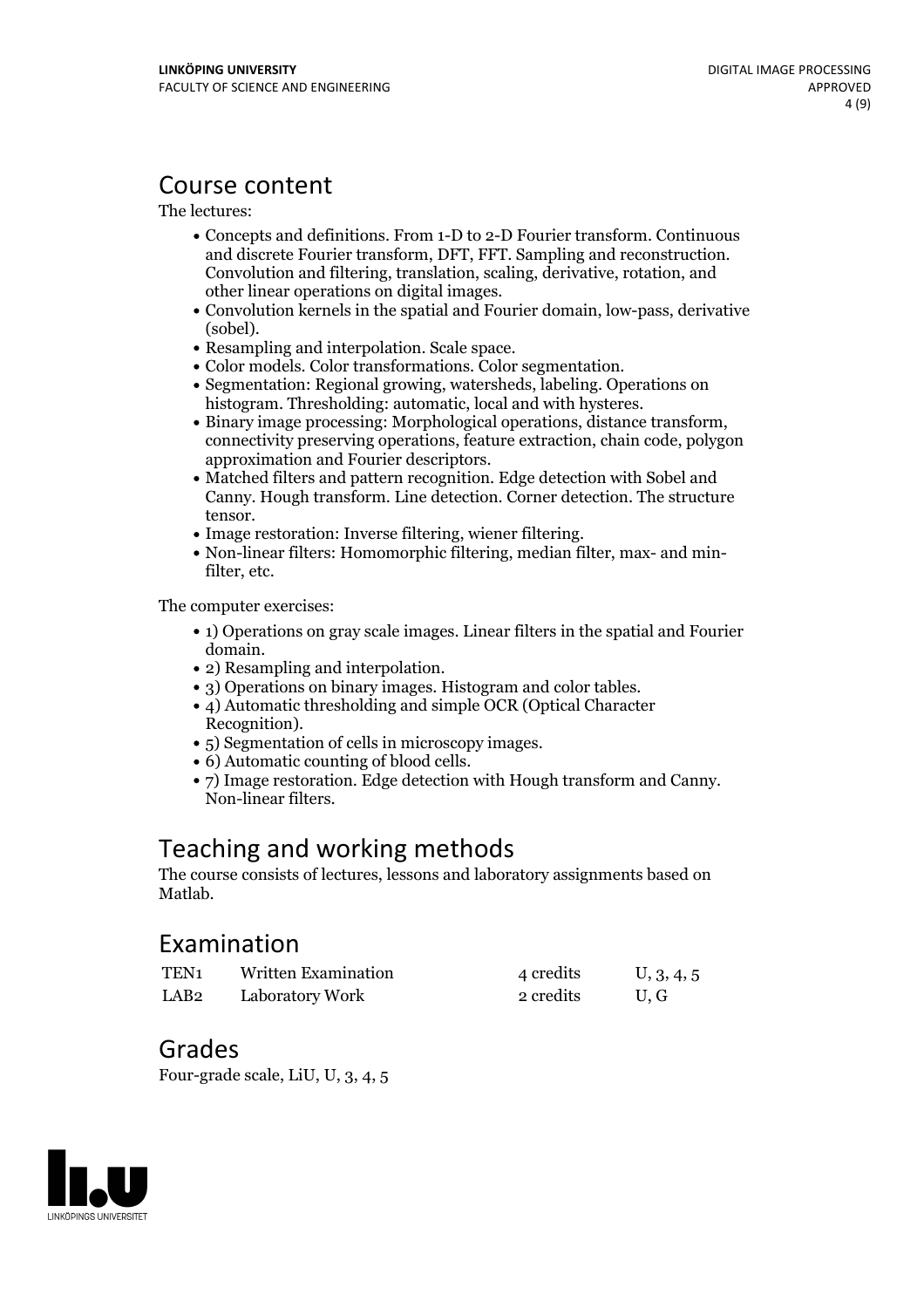Other information<br>Supplementary courses: Multidimensional signal analysis, Computer Vision, Image Sensors, Image and Audio Coding, Neural Networks and Learning Systems, Medical Image Analysis, Visual Object Recognition and Detection, Project courses regarding images.

### Department

Institutionen för systemteknik

### Director of Studies or equivalent

Lasse Alfredsson

### Examiner

Maria Magnusson

### Course website and other links

<https://www.cvl.isy.liu.se/education/undergraduate>

### Education components

Preliminary scheduled hours: 60 h Recommended self-study hours: 100 h

### Course literature

#### **Books**

Gonzalez, Rafael C., Woods, Richard E., (2008) *Digital image processing* 3. ed. Upper Saddle River, N.J. : Pearson Prentice Hall, cop. <sup>2008</sup> ISBN: 9780131687288, 013168728X

#### **Websites**

*Power-Pointpresentationer från föreläsningarna.*

#### **Compendia**

Maria Magnusson, Laborationshäfte i digital bildbehandling

#### **Other**

1) Lecture notes

- 2) Lesson exercises
- 3) Formula collection
- All material above are available in pdf-format at the course home page

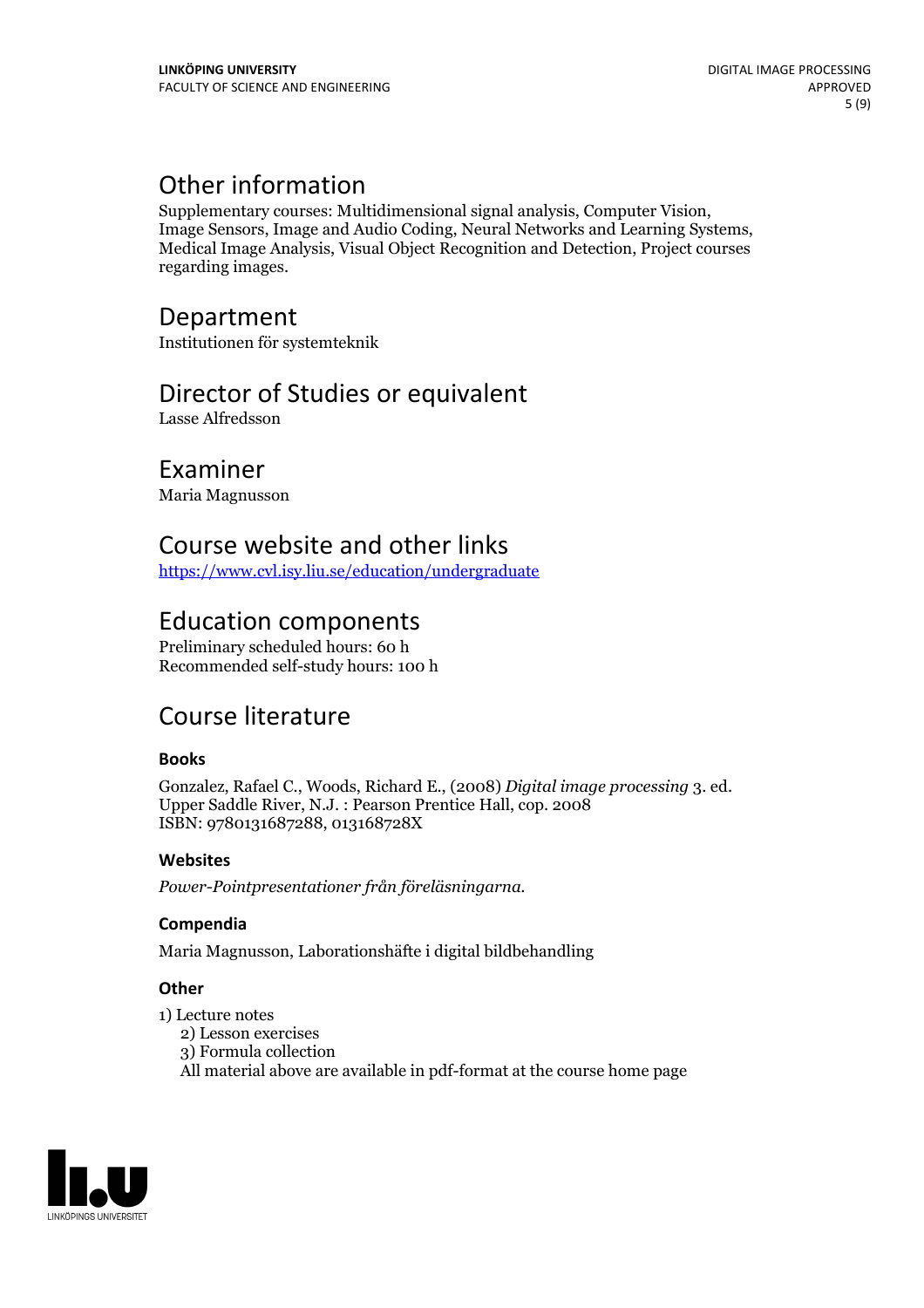## **Common rules**

### **Course syllabus**

A syllabus has been established for each course. The syllabus specifies the aim and contents of the course, and the prior knowledge that a student must have in order to be able to benefit from the course.

### **Timetabling**

Courses are timetabled after a decision has been made for this course concerning its assignment to a timetable module. A central timetable is not drawn up for courses with fewer than five participants. Most project courses do not have a central timetable.

#### **Interrupting a course**

The vice-chancellor's decision concerning regulations for registration, deregistration and reporting results (Dnr LiU-2015-01241) states that interruptions in study are to be recorded in Ladok. Thus, all students who do not participate in a course for which they have registered must record the interruption, such that the registration on the course can be removed. Deregistration from <sup>a</sup> course is carried outusing <sup>a</sup> web-based form: www.lith.liu.se/for-studenter/kurskomplettering?l=sv.

### **Cancelled courses**

Courses with few participants (fewer than 10) may be cancelled or organised in a manner that differs from that stated in the course syllabus. The board of studies is to deliberate and decide whether a course is to be cancelled orchanged from the course syllabus.

### **Regulations relatingto examinations and examiners**

Details are given in a decision in the university's rule book: http://styrdokument.liu.se/Regelsamling/VisaBeslut/622678.

### **Forms of examination**

#### **Examination**

Written and oral examinations are held at least three times a year: once immediately after the end of the course, once in August, and once (usually) in one of the re-examination periods. Examinations held at other times are to follow a decision of the board of studies.

Principles for examination scheduling for courses that follow the study periods:

courses given in VT1 are examined for the first time in March, with re-

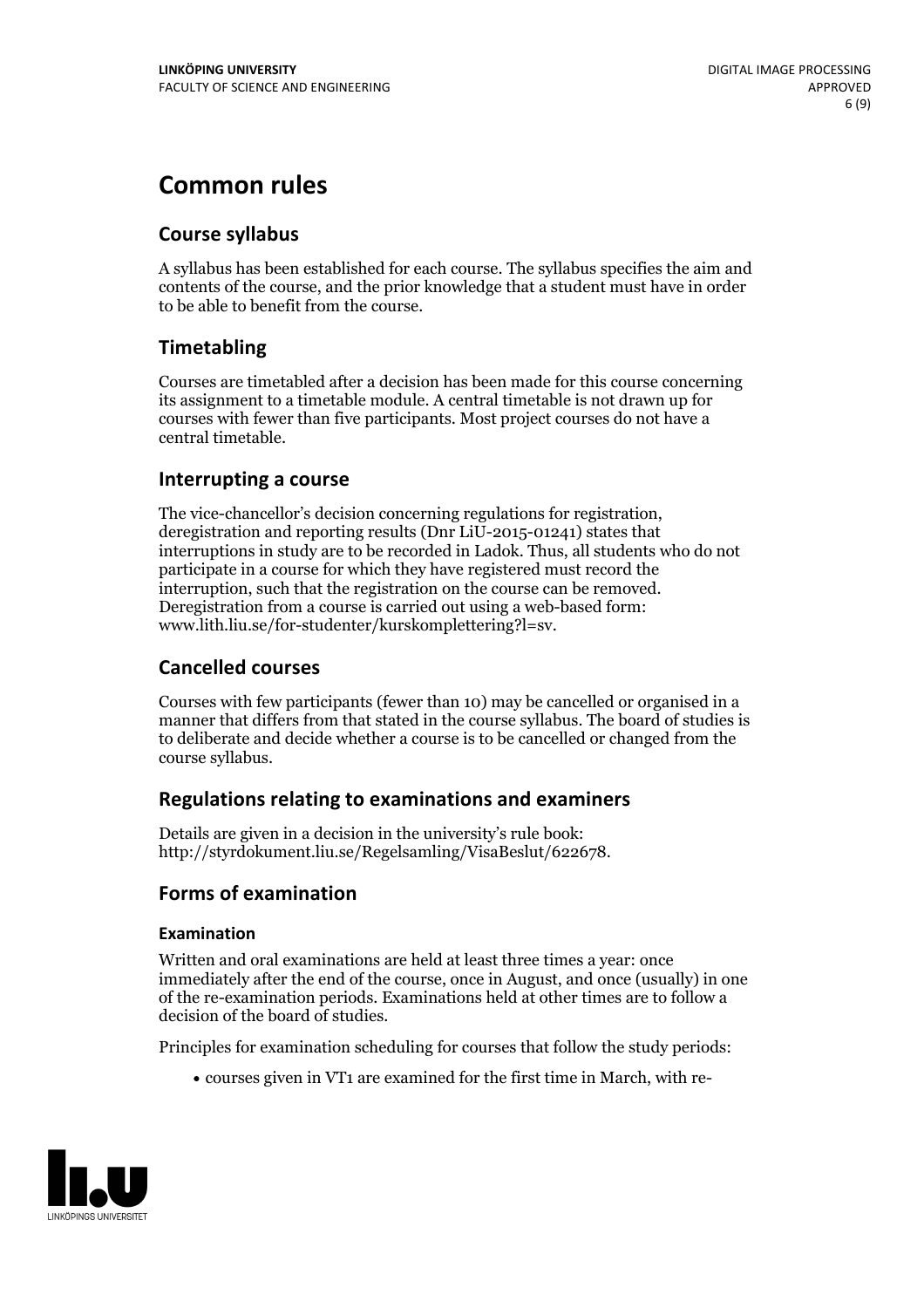examination in June and August

- courses given in VT2 are examined for the first time in May, with re-examination in August and October
- courses given in HT1 are examined for the first time in October, with re-examination in January and August
- courses given in HT2 are examined for the first time in January, with re-examination at Easter and in August.

The examination schedule is based on the structure of timetable modules, but there may be deviations from this, mainly in the case of courses that are studied and examined for several programmes and in lower grades (i.e. 1 and 2).

- Examinations for courses that the board of studies has decided are to be held in alternate years are held only three times during the year in which
- the course is given.<br>• Examinations for courses that are cancelled or rescheduled such that they are not given in one or several years are held three times during the year that immediately follows the course, with examination scheduling that corresponds to the scheduling that was in force before the course was cancelled or rescheduled.<br>• If teaching is no longer given for a course, three examination occurrences
- are held during the immediately subsequent year, while examinations are at the same time held for any replacement course that is given, or alternatively in association with other re-examination opportunities. Furthermore, an examination is held on one further occasion during the next subsequent year, unless the board of studies determines otherwise.<br>• If a course is given during several periods of the year (for programmes, or
- on different occasions for different programmes) the board orboards of studies determine together the scheduling and frequency of re-examination occasions.

#### **Registration for examination**

In order to take an examination, a student must register in advance at the Student Portal during the registration period, which opens 30 days before the date of the examination and closes 10 days before it. Candidates are informed of the location of the examination by email, four days in advance. Students who have not registered for an examination run the risk of being refused admittance to the examination, if space is not available.

Symbols used in the examination registration system:

- \*\* denotes that the examination is being given for the penultimate time.
- \* denotes that the examination is being given for the last time.

#### **Code of conduct for students during examinations**

Details are given in a decision in the university's rule book: http://styrdokument.liu.se/Regelsamling/VisaBeslut/622682.

#### **Retakes for higher grade**

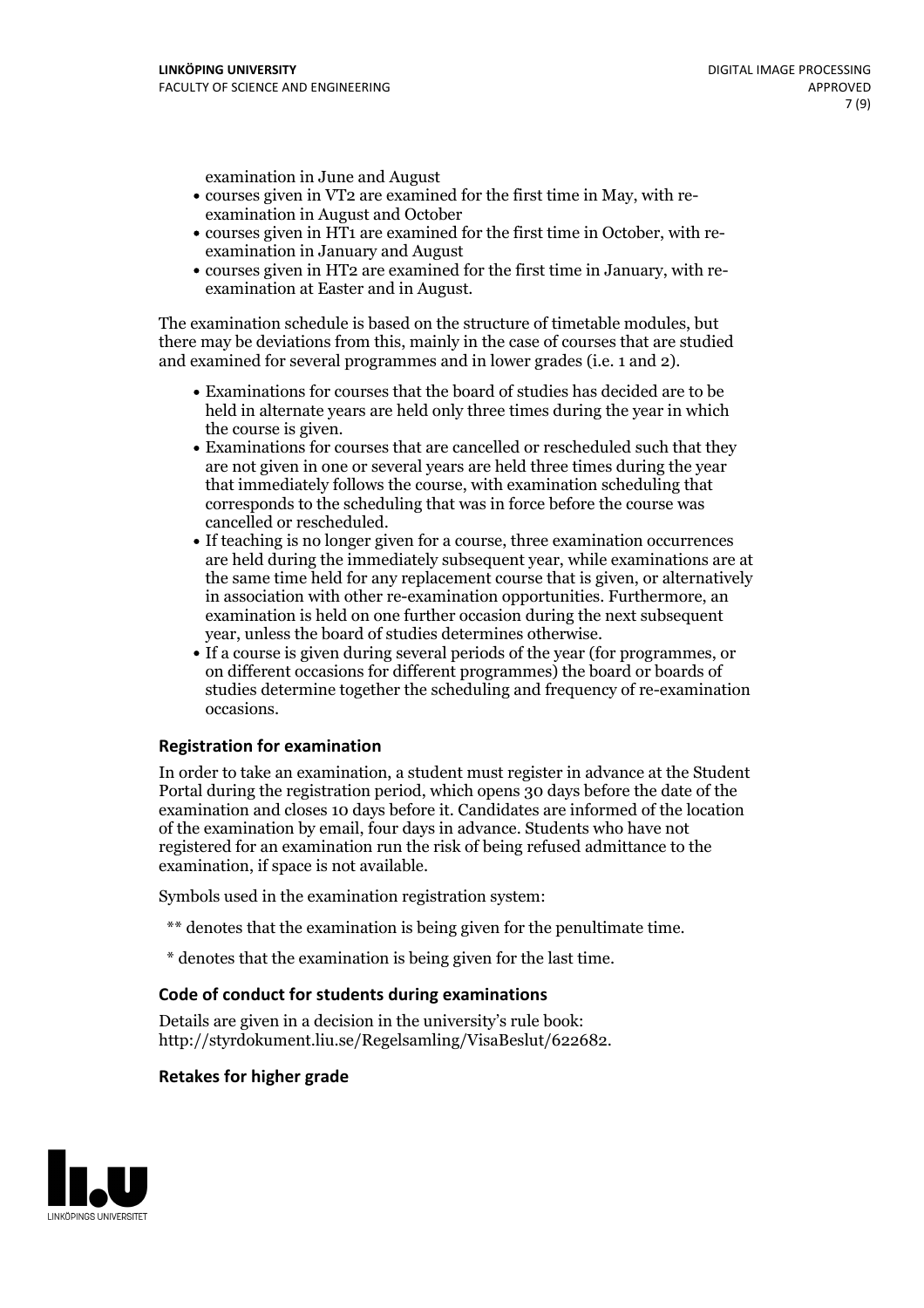Students at the Institute of Technology at LiU have the right to retake written examinations and computer-based examinations in an attempt to achieve a higher grade. This is valid for all examination components with code "TEN" and "DAT". The same right may not be exercised for other examination components, unless otherwise specified in the course syllabus.

#### **Retakes of other forms of examination**

Regulations concerning retakes of other forms of examination than written examinations and computer-based examinations are given in the LiU regulations for examinations and examiners, http://styrdokument.liu.se/Regelsamling/VisaBeslut/622678.

#### **Plagiarism**

For examinations that involve the writing of reports, in cases in which it can be assumed that the student has had access to other sources (such as during project work, writing essays, etc.), the material submitted must be prepared in accordance with principles for acceptable practice when referring to sources (references or quotations for which the source is specified) when the text, images, ideas, data, etc. of other people are used. It is also to be made clear whether the author has reused his or her own text, images, ideas, data, etc. from previous examinations.

A failure to specify such sources may be regarded as attempted deception during examination.

#### **Attempts to cheat**

In the event of <sup>a</sup> suspected attempt by <sup>a</sup> student to cheat during an examination, or when study performance is to be assessed as specified in Chapter <sup>10</sup> of the Higher Education Ordinance, the examiner is to report this to the disciplinary board of the university. Possible consequences for the student are suspension from study and a formal warning. More information is available at https://www.student.liu.se/studenttjanster/lagar-regler-rattigheter?l=sv.

#### **Grades**

The grades that are preferably to be used are Fail (U), Pass (3), Pass not without distinction  $(4)$  and Pass with distinction  $(5)$ . Courses under the auspices of the faculty board of the Faculty of Science and Engineering (Institute of Technology) are to be given special attention in this regard.

- 1. Grades U, 3, 4, 5 are to be awarded for courses that have written
- examinations. 2. Grades Fail (U) and Pass (G) may be awarded for courses with <sup>a</sup> large degree of practical components such as laboratory work, project work and group work.

#### **Examination components**

- 
- 1. Grades U, 3, 4, <sup>5</sup> are to be awarded for written examinations (TEN). 2. Grades Fail (U) and Pass (G) are to be used for undergraduate projects and other independent work.